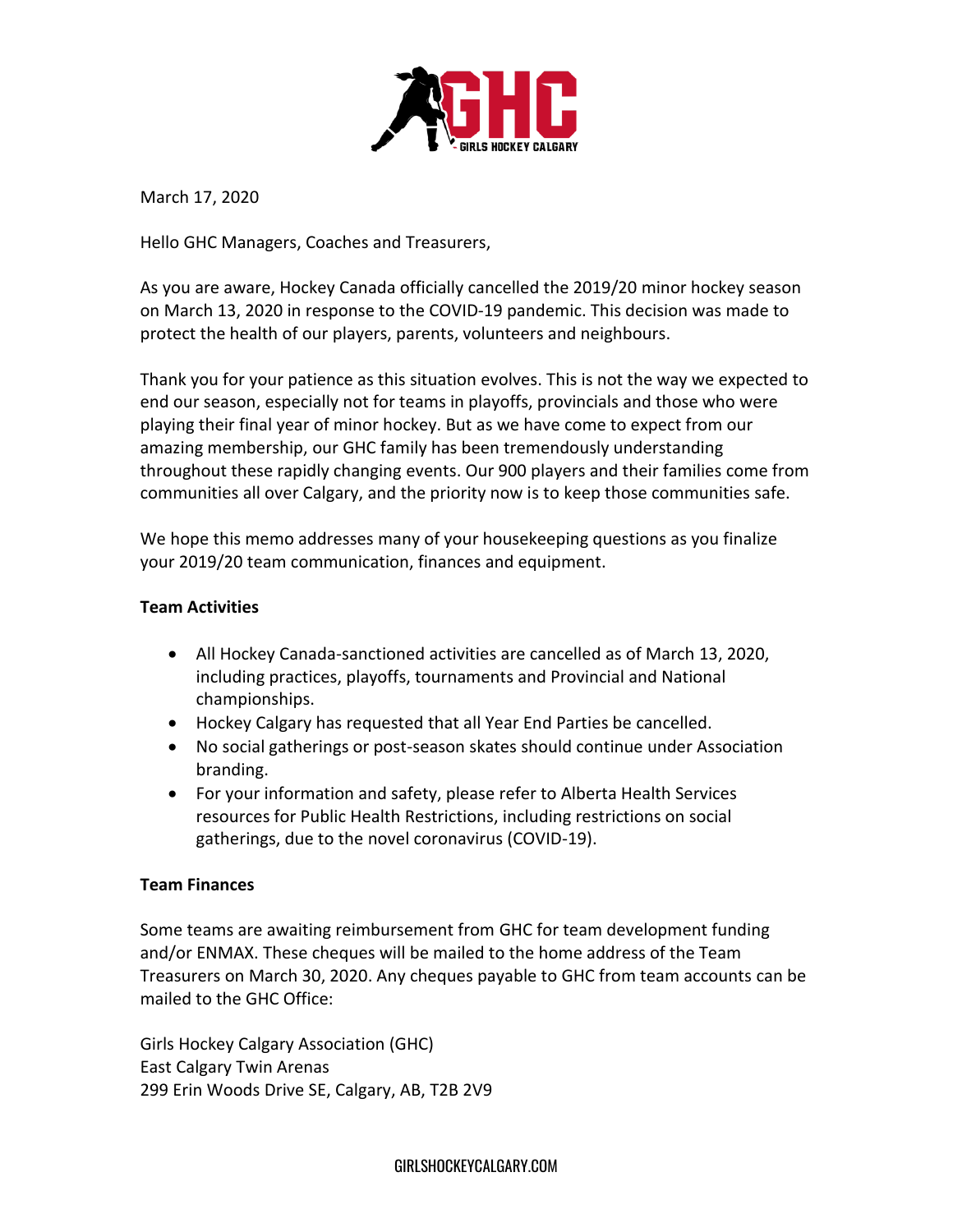

In accordance with the GHC Financial Policies, the following financial requirements remain in place:

- Any monies remaining in your Team Bank account should be distributed as follows:
	- 1. Outstanding payments to third-party vendors (i.e. Outstanding invoices for services and items received during the season.)
	- 2. Individual reimbursements for team expenses (i.e. Reimbursing a parent who covered a team expense.)
	- 3. "Thank you Gifts" for coaches, managers and helpers, the amounts for which have been pre-approved by the majority of your team in your initial budget.
	- 4. Individual funds contributed in cash (i.e. Cash Calls)
	- 5. Donation to the GHC's Financial Assistance Fund in support of players in our league who are struggling to meet the financial demands of hockey.
	- 6. Donation to a registered charitable organization(s).
	- 7. Minimum balance of \$30 at the end of the year.
- Each parent must be given the choice to receive back their pro-rata share of any remaining team funds (based on cash call contributions) and/or to donate their share in the manners outlined above.
- Any donations should have majority team approval.
- Any monies transferred from Team Bank Accounts to parents must be done via cheque. E-transfers from Team Bank Accounts to parents are not permitted. If your team requires additional cheques, we have been recommended <https://www.chequesnow.ca/> as an inexpensive and faster method of ordering cheques. Please have parents confirm their mailing address and remind them to cash their cheques before your Team Bank account is returned to GHC on **May 1, 2020.**
- Any additional funds remaining in the bank account as of **May 1, 2020\*** will be transferred to the GHC Financial Assistance Fund.
- Bank cards and unused cheques are to be mailed to the GHC office at the end of the season. Please clearly indicate Team Name and Treasurer's Name.
- **•** Team accounts will be switched over to savings accounts on April 30<sup>th</sup> unless other arrangements have been made with the GHC office.

*\*We will extend the deadline of May 1, 2020 for individual teams that require additional time to distribute cheques to parents. Please communicate with us during this process.*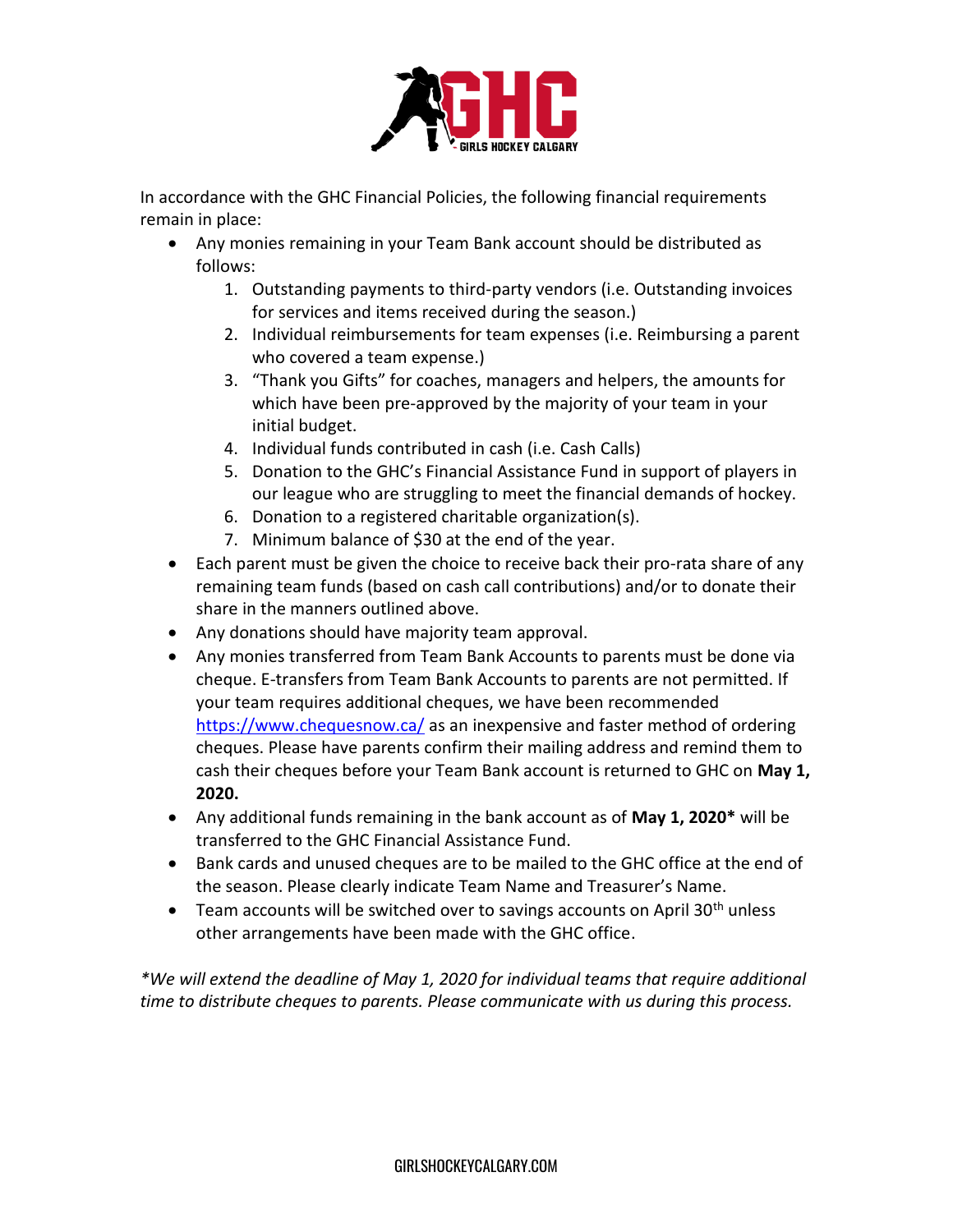

#### **Refunds from Tournaments & Provincials**

Some teams may be anticipating a refund from cancelled tournaments organized by other teams and associations. We are currently investigating the refund process and amounts for any pre-paid ice for our association, and expect many other organizers are doing the same. Please contact us to inform us of your situation.

If refunds are processed and distributed by the end of April 2020, please follow the Team Financial Policies as outlined above. We will extend the deadline of **May 1, 2020** if teams require additional time to distribute cheques to parents.

We also have at least two GHC teams who were planning to host tournaments that are now cancelled. If you are in this situation, please reach out to the GHC office and we will do our best to support you through this process.

#### **Unexpected Surplus of Funds in Team Accounts**

The early cancellation of the season, including team parties and tournaments, may have left a surplus in your Team Bank Account. Please be reminded of the following policies:

- Returning cash calls to parents should be a priority if any balance is remaining in the team account at the end of the season.
- Teams are not permitted to pay parents fundraised monies or charitable donations out of team funds more than what they have contributed *in cash* (i.e. Cash calls).
- All proceeds from fundraising must be properly accounted for and shall only be spent to support team expenses. Fundraising proceeds shall not be used for individual gain.

As is our practice, any "leftover" funds from Team Bank Accounts will be placed in the GHC Financial Assistance Fund. This fund is available to our GHC families who face financial burden during the minor hockey registration period. **This fund is an important resource for our GHC families, and we anticipate an increase in financial need for the 2020/21 season as we await the economic impacts of the COVID-19 pandemic.**

Teams may also allocate some or all of their "leftover" funds to a registered charity. Please retain your receipt and submit with your final reporting.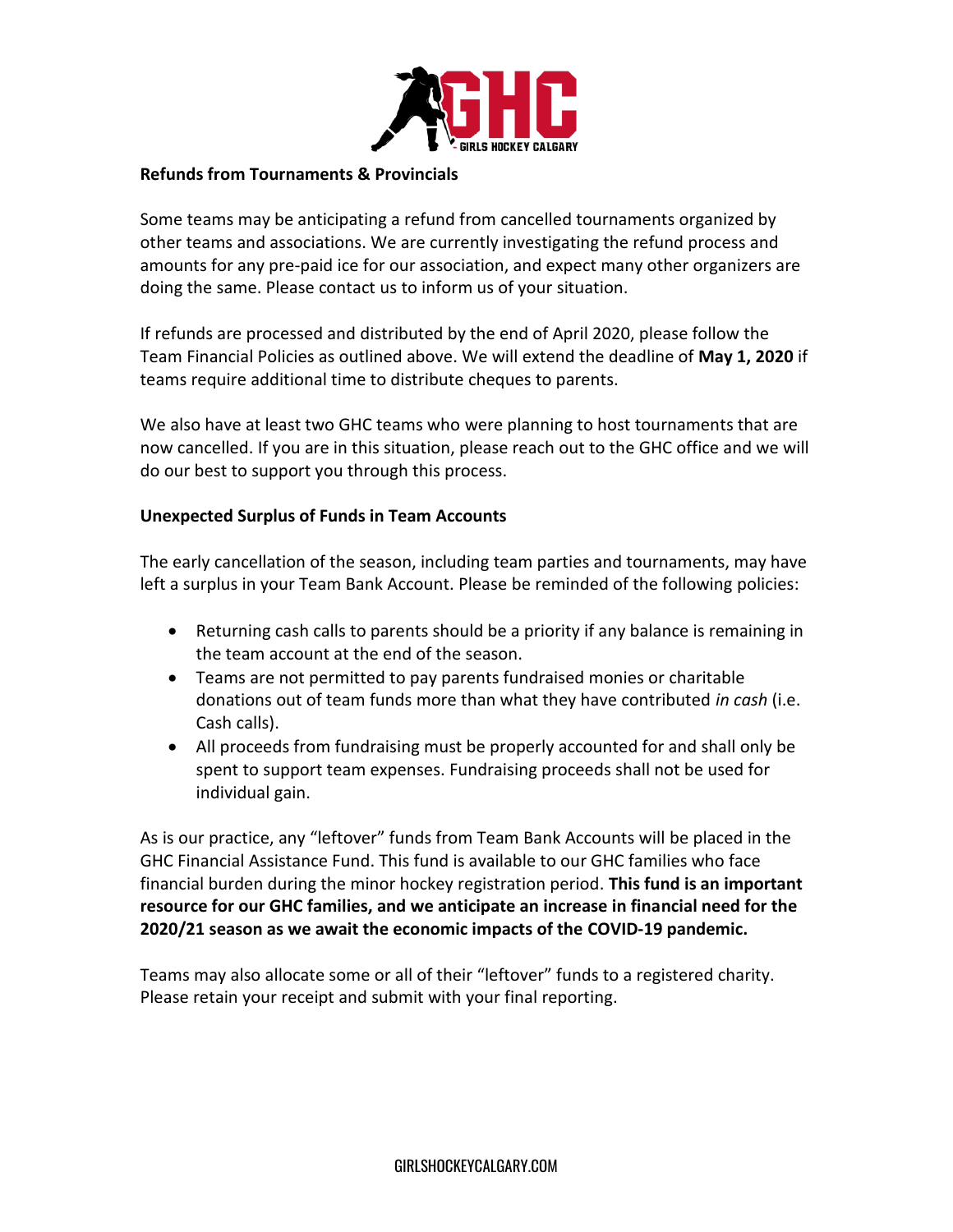

### **Financial Reporting**

For team fundraising activities, a summary of your raffle fundraising must be sent to AGLC as per their reporting requirements within 60 days of your raffle event.

A final Budget vs. Actuals Report must be prepared and provided to parents and GHC. The report should account all money raised through fundraising, parent contributions, sponsorships, donations, etc., and all money spent compared to the approved budget.

Treasurers must submit an email that includes the following to the GHC Treasurer: (teambudget@girlshockeycalgary.com):

- A copy of the Budget vs. Actuals Report sent to parents.
- Confirmation that excess funds were distributed to the parents or donated as applicable.

A team parent or a member of the GHC Board of Directors is entitled to request financial information at any time from any GHC team. If requested, the team must provide the following within seven (7) days of the request, as applicable:

- 1. A copy of the most recent bank statement.
- 2. A list of outstanding items that are to be paid.
- 3. A current financial statement indicating the funds raised and money spent up to a date that is within 30 days of the date of the request.

Any parent request for any of the above financial information is required to be in writing (i.e. email) with a copy of the request sent to the GHC Treasurer at treasurer@girlshockeycalgary.com.

## **Equipment and Jersey Returns**

The equipment return date will be set sometime in the future and communicated to teams with as much notice as possible. It remains your team's responsibility to collect, organize and return equipment in accordance with the following:

- Jerseys must be washed, dried, and hung in jersey bags in NUMERICAL order (this is to make inventory much easier for our volunteers).
- All name bars, letters and patches must be FULLY REMOVED prior to return
- If your division is allowed to keep one set of jerseys, please RETURN the jersey bag that came with that set.
- ALL coach's equipment (pucks, puck bags, cones and coaches board) MUST BE RETURNED.